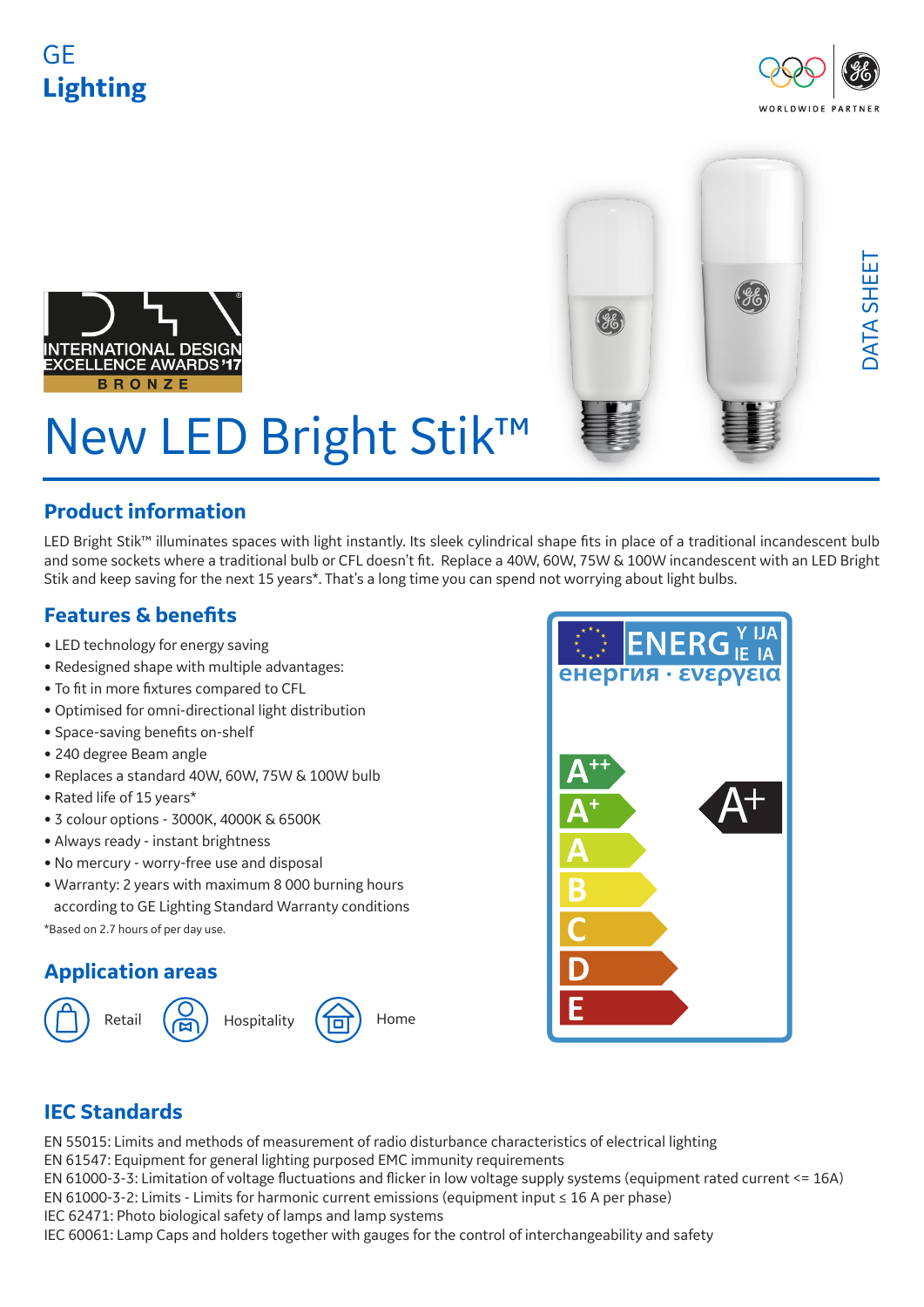## **Specification summary**

| <b>Product</b><br>Code | <b>Product Description</b>                  | <b>Nominal</b><br><b>Power</b><br>(W) | Repl.<br><b>Watt</b><br>(W) | Cap/<br><b>Base</b> | <b>Nominal</b><br><b>Lumens</b><br>(Lm) | <b>CCT</b><br>(K) | (mm)  | Length Diameter<br>(mm) |
|------------------------|---------------------------------------------|---------------------------------------|-----------------------------|---------------------|-----------------------------------------|-------------------|-------|-------------------------|
| Single pack            |                                             |                                       |                             |                     |                                         |                   |       |                         |
|                        | 93064017 LED 6/STIK/830/220-240V/B22/BX     | 6                                     | 40                          | <b>B22</b>          | 470                                     | 3000              | 113,5 | 38                      |
| 93064014               | LED 6/STIK/830/220-240V/E27/BX              | 6                                     | 40                          | E27                 | 470                                     | 3000              | 115,5 | 38                      |
| 93064015               | LED 6/STIK/840/220-240V/E27/BX              | 6                                     | 42                          | E27                 | 500                                     | 4000              | 115,5 | 38                      |
| 93064018               | LED 6/STIK/865/220-240V/B22/BX              | 6                                     | 42                          | <b>B22</b>          | 500                                     | 6500              | 113,5 | 38                      |
| 93064016               | LED 6/STIK/865/220-240V/E27/BX              | 6                                     | 42                          | E27                 | 500                                     | 6500              | 115,5 | 38                      |
| 93064022               | LED 9/STIK/830/220-240V/B22/BX              | 9                                     | 60                          | <b>B22</b>          | 810                                     | 3000              | 113,5 | 38                      |
| 93064019               | LED 9/STIK/830/220-240V/E27/BX              | 9                                     | 60                          | E27                 | 810                                     | 3000              | 115,5 | 38                      |
| 93064020               | LED 9/STIK/840/220-240V/E27/BX              | 9                                     | 63                          | E27                 | 850                                     | 4000              | 115,5 | 38                      |
| 93064023               | LED 9/STIK/865/220-240V/B22/BX              | 9                                     | 63                          | <b>B22</b>          | 850                                     | 6500              | 113,5 | 38                      |
| 93064021               | LED 9/STIK/865/220-240V/E27/BX              | 9                                     | 63                          | E27                 | 850                                     | 6500              | 115,5 | 38                      |
| 93064027               | LED12/STIK/830/220-240V/B22/BX              | 12                                    | 75                          | <b>B22</b>          | 1055                                    | 3000              | 135,5 | 45                      |
| 93064024               | LED12/STIK/830/220-240V/E27/BX              | 12                                    | 75                          | E27                 | 1055                                    | 3000              | 137,5 | 45                      |
| 93064025               | LED12/STIK/840/220-240V/E27/BX              | 12                                    | 80                          | E27                 | 1150                                    | 4000              | 137,5 | 45                      |
| 93064028               | LED12/STIK/865/220-240V/B22/BX              | 12                                    | 80                          | <b>B22</b>          | 1150                                    | 6500              | 135,5 | 45                      |
| 93064026               | LED12/STIK/865/220-240V/E27/BX              | 12                                    | 80                          | E27                 | 1150                                    | 6500              | 137,5 | 45                      |
| 93064032               | LED15/STIK/830/220-240V/B22/BX              | 15                                    | 100                         | <b>B22</b>          | 1521                                    | 3000              | 135,5 | 45                      |
| 93064029               | LED15/STIK/830/220-240V/E27/BX              | 15                                    | 100                         | E27                 | 1521                                    | 3000              | 137,5 | 45                      |
| 93064030               | LED15/STIK/840/220-240V/E27/BX              | 15                                    | 104                         | E27                 | 1600                                    | 4000              | 137,5 | 45                      |
| 93064033               | LED15/STIK/865/220-240V/B22/BX              | 15                                    | 104                         | <b>B22</b>          | 1600                                    | 6500              | 135,5 | 45                      |
|                        | 93064031 LED15/STIK/865/220-240V/E27/BX     | 15                                    | 104                         | E27                 | 1600                                    | 6500              | 137,5 | 45                      |
| <b>Triple pack</b>     |                                             |                                       |                             |                     |                                         |                   |       |                         |
|                        | 93079654 LED6/STIK/830/220-240V/E27/F 3/15  | 6                                     | 40                          | E27                 | 470                                     | 3000              | 115,5 | 38                      |
| 93079655               | LED6/STIK/840/220-240V/E27/F 3/15           | 6                                     | 42                          | E27                 | 500                                     | 4000              | 115,5 | 38                      |
| 93080246               | LED6/STIK/865/220-240V/E27/F 3/15           | 6                                     | 42                          | E27                 | 500                                     | 6500              | 115,5 | 38                      |
|                        | 93068471 LED9/STIK/830/220-240/E27/F 3/15   | 9                                     | 60                          | E27                 | 810                                     | 3000              | 115,5 | 38                      |
|                        | 93068472 LED9/STIK/840/220-240/E27/F 3/15   | 9                                     | 63                          | E27                 | 850                                     | 4000              | 115,5 | 38                      |
| 93068473               | LED9/STIK/830/220-240/B22/F 3/15            | 9                                     | 60                          | <b>B22</b>          | 810                                     | 3000              | 113,5 | 38                      |
|                        | 93080247 LED9/STIK/865/220-240V/E27/F 3/15  | 9                                     | 63                          | E27                 | 850                                     | 6500              | 115,5 | 38                      |
| Double pack            |                                             |                                       |                             |                     |                                         |                   |       |                         |
|                        | 93080248 LED12/STIK/830/220-240V/E27/F 2/10 | 12                                    | 75                          | E27                 | 1055                                    | 3000              | 137,5 | 45                      |
| 93080249               | LED12/STIK/840/220-240V/E27/F 2/10          | 12                                    | 80                          | E27                 | 1150                                    | 4000              | 137,5 | 45                      |
|                        | 93080250 LED12/STIK/865/220-240V/E27/F 2/10 | 12                                    | 80                          | E27                 | 1150                                    | 6500              | 137,5 | 45                      |
| 93080251               | LED15/STIK/830/220-240V/E27/F 2/10          | 15                                    | 100                         | E27                 | 1521                                    | 3000              | 137,5 | 45                      |
| 93080252               | LED15/STIK/840/220-240V/E27/F 2/10          | 15                                    | 104                         | E27                 | 1600                                    | 4000              | 137,5 | 45                      |
|                        | 93080253 LED15/STIK/865/220-240V/E27/F 2/10 | 15                                    | 104                         | E27                 | 1600                                    | 6500              | 137,5 | 45                      |
|                        |                                             |                                       |                             |                     |                                         |                   |       |                         |

 $\subset$ 0 GE LED 86 Single pack **SHED** 

Single pack



Double pack

Double pack